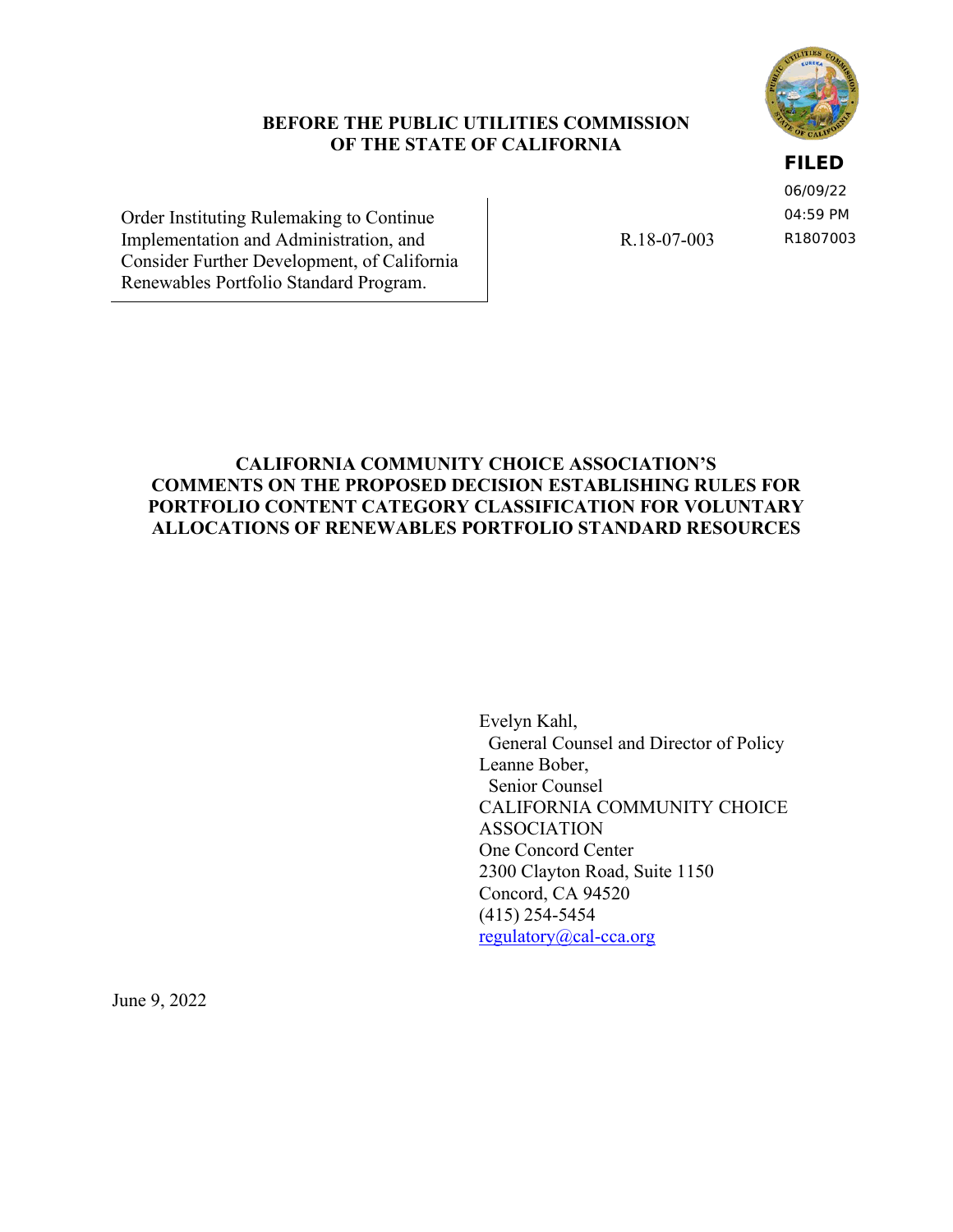# **TABLE OF CONTENTS**

| П.   | THE COMMISSION SHOULD ADOPT THE PROPOSED DECISION'S<br>FINDING THAT RECS ALLOCATED THROUGH THE VOLUNTARY |
|------|----------------------------------------------------------------------------------------------------------|
| III. | THE COMMISSION SHOULD CLARIFY THAT LSES ARE NOT<br>REQUIRED TO SEEK APPROVAL FOR VOLUNTARY ALLOCATIONS 3 |
| IV.  | THE COMMISSION SHOULD CLARIFY THE RPS REPORTING<br>REQUIREMENTS FOR LSES NOT PARTICIPATING IN VAMO3      |
| V.   |                                                                                                          |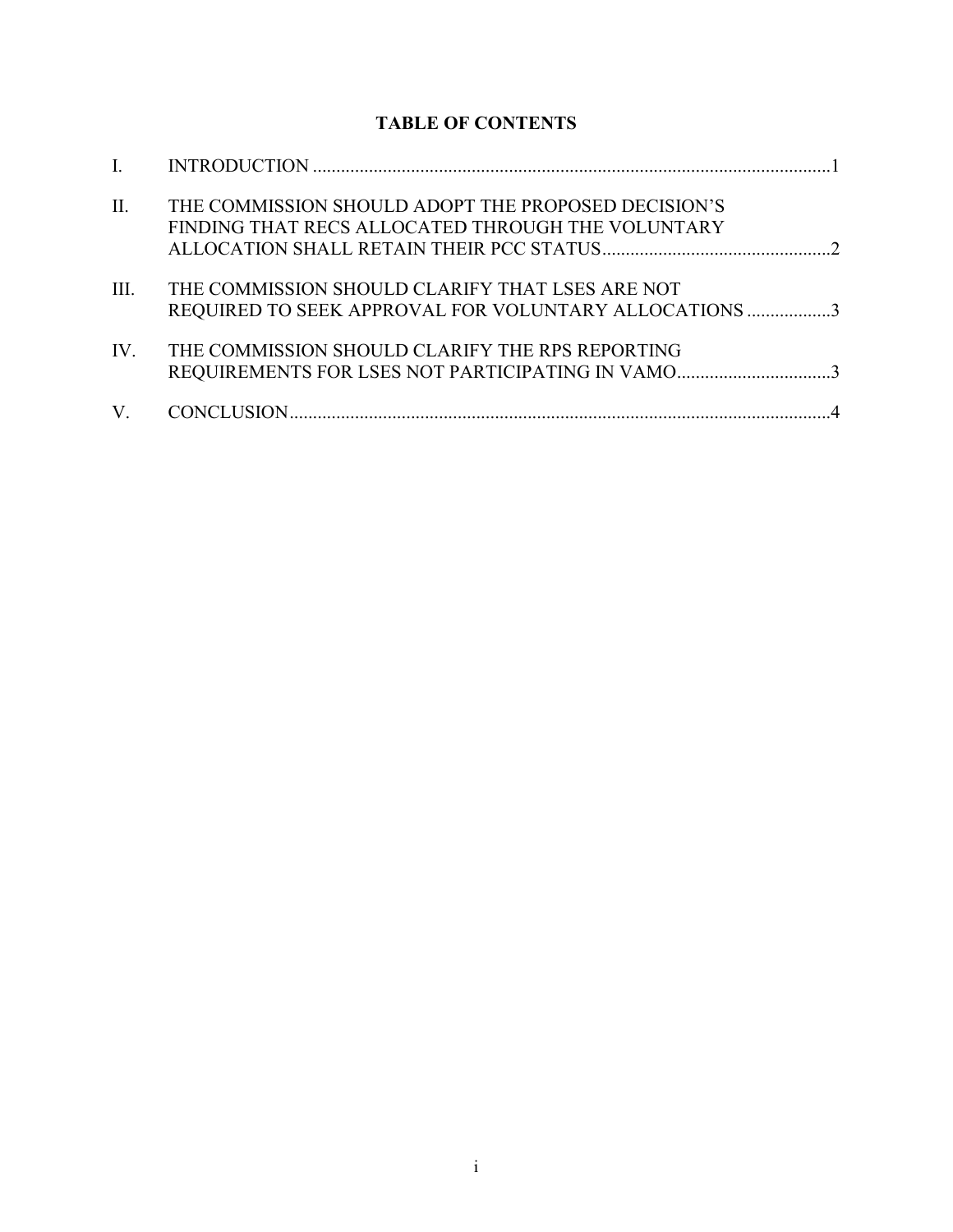## **TABLE OF AUTHORITIES**

## **California Public Utilities Commission Decisions**

| <b>California Public Utilities Commision Rulemakings</b>                      |  |  |
|-------------------------------------------------------------------------------|--|--|
|                                                                               |  |  |
|                                                                               |  |  |
| <b>California Public Utilities Commission Rules of Practice and Procedure</b> |  |  |
|                                                                               |  |  |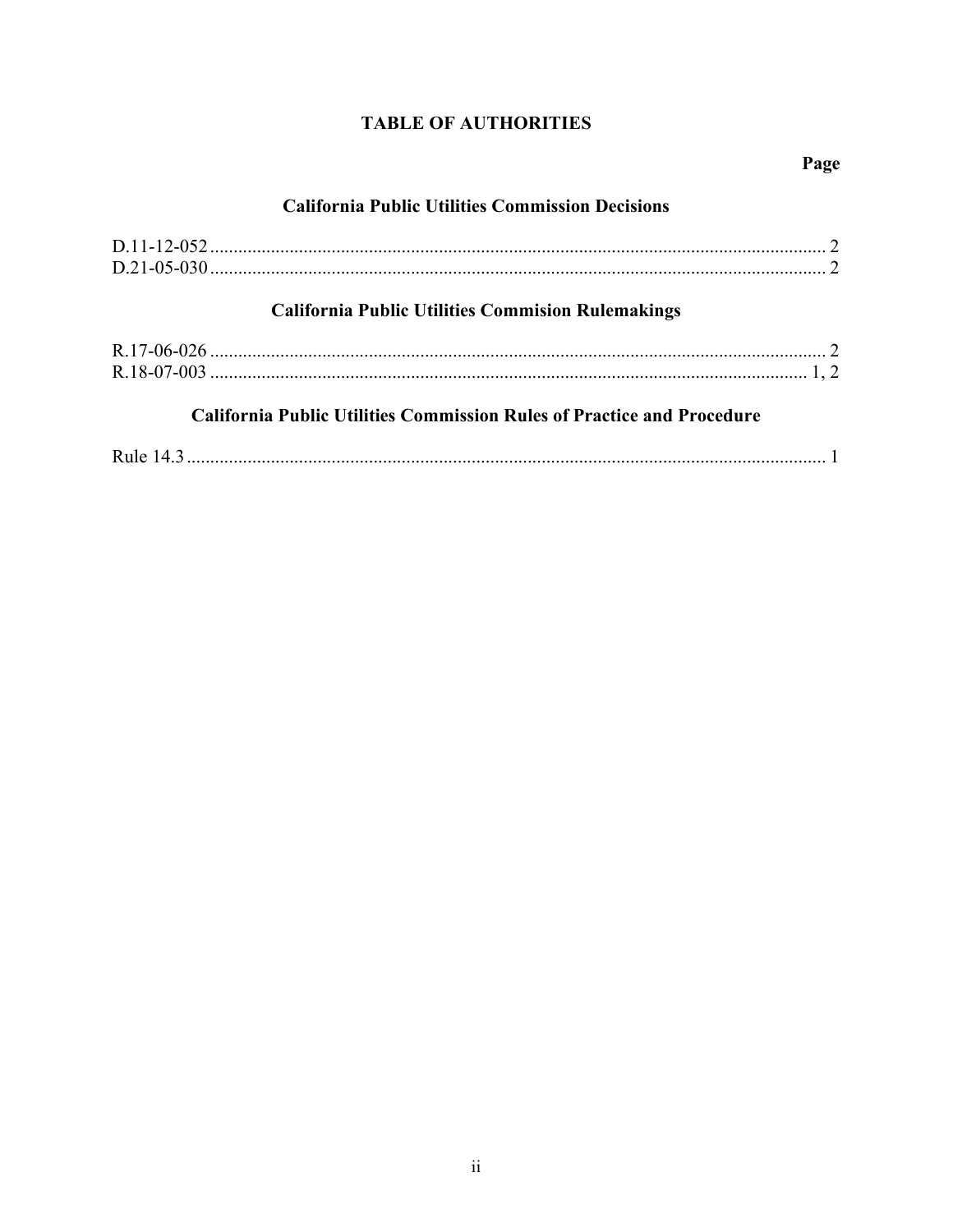## **SUMMARY OF RECOMMENDATIONS**

- $\checkmark$  The California Public Utilities Commission (Commission) should adopt the Proposed Decision's findings that renewable energy credits allocated from investor-owned utilities to load serving entities (LSEs) through the Voluntary Allocation process shall retain their Portfolio Content Category status;
- $\checkmark$  The Commission should clarify that LSEs need not request approval of Voluntary Allocations as stated in the Administrative Law Judge's May 20, 2022 Ruling on the Renewable Portfolio Standard Procedural Schedule; and
- $\checkmark$  The Commission should clarify the reporting requirements for LSEs electing not to participate in the Voluntary Allocation.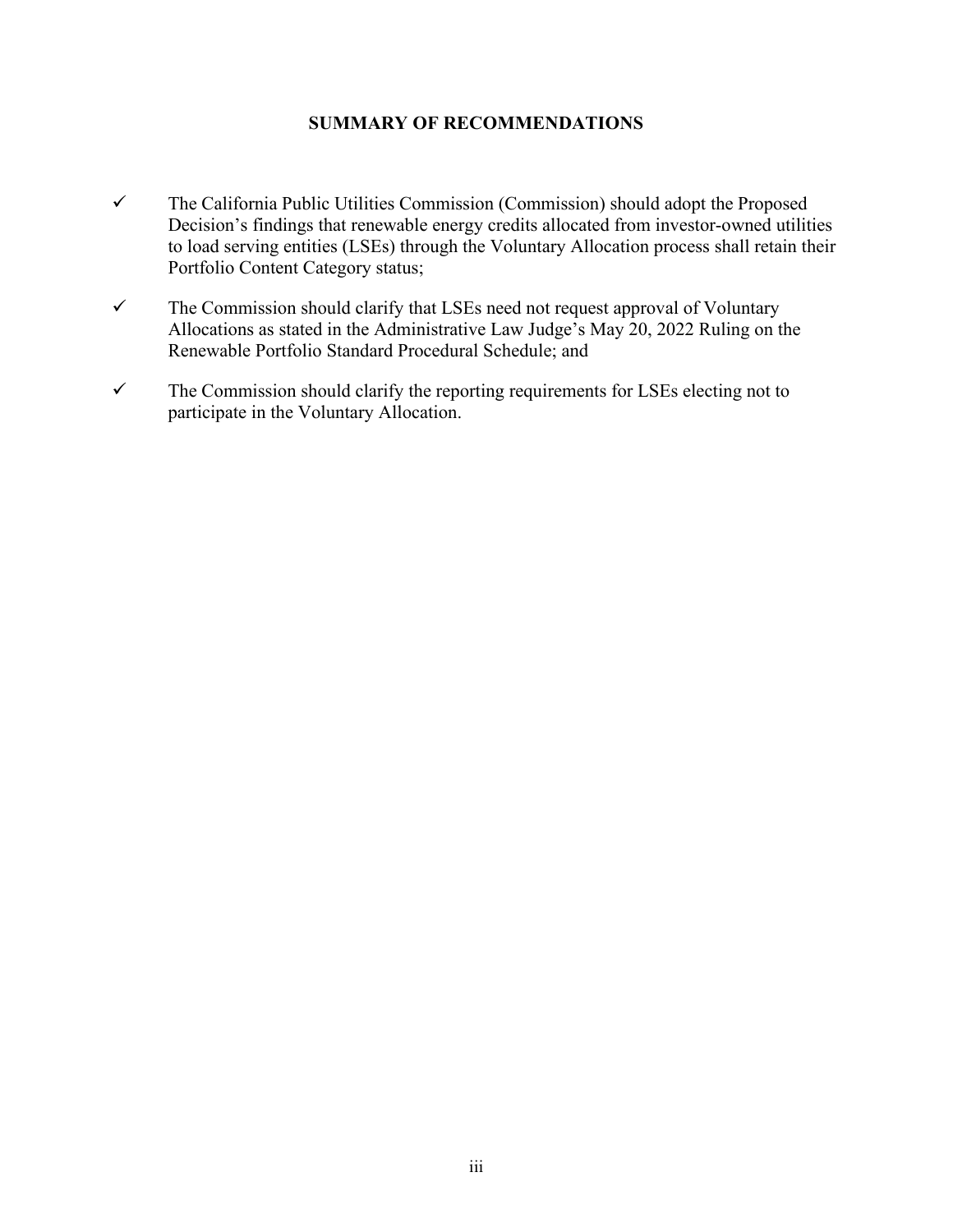## **BEFORE THE PUBLIC UTILITIES COMMISSION OF THE STATE OF CALIFORNIA**

Order Instituting Rulemaking to Continue Implementation and Administration, and Consider Further Development, of California Renewables Portfolio Standard Program.

R.18-07-003

## **CALIFORNIA COMMUNITY CHOICE ASSOCIATION'S COMMENTS ON THE PROPOSED DECISION ESTABLISHING RULES FOR PORTFOLIO CONTENT CATEGORY CLASSIFICATION FOR VOLUNTARY ALLOCATIONS OF RENEWABLES PORTFOLIO STANDARD RESOURCES**

The California Community Choice Association  $(CaICCA)^1$  $(CaICCA)^1$  submits these comments

pursuant to Rule 14.3 of the California Public Utilities Commission (Commission) Rules of

Practice and Procedure on the proposed *Decision Establishing Rules for Portfolio Content* 

*Category Classification for Voluntary Allocations of Renewables Portfolio Standard Resources* 

(Proposed Decision or PD), mailed on May 20 2022.

#### <span id="page-4-0"></span>**I. INTRODUCTION**

CalCCA fully supports the Proposed Decision and recommends its adoption, with the

clarifications set forth below. Expeditious approval of the Proposed Decision at the

Commission's voting meeting on June 23, 2022 (or as soon thereafter as possible) will allow the

Renewables Portfolio Standard (RPS) Voluntary Allocation and Market Offer process (VAMO)

<span id="page-4-1"></span><sup>1</sup> California Community Choice Association represents the interests of 23 community choice electricity providers in California: Apple Valley Choice Energy, Baldwin Park Resident Owned Utility District, Central Coast Community Energy, Clean Energy Alliance, Clean Power Alliance, CleanPowerSF, Desert Community Energy, East Bay Community Energy, Lancaster Choice Energy, Marin Clean Energy, Peninsula Clean Energy, Pico Rivera Innovative Municipal Energy, Pioneer Community Energy, Pomona Choice Energy, Rancho Mirage Energy Authority, Redwood Coast Energy Authority, San Diego Community Power, San Jacinto Power, San José Clean Energy, Santa Barbara Clean Energy, Silicon Valley Clean Energy, Sonoma Clean Power, and Valley Clean Energy.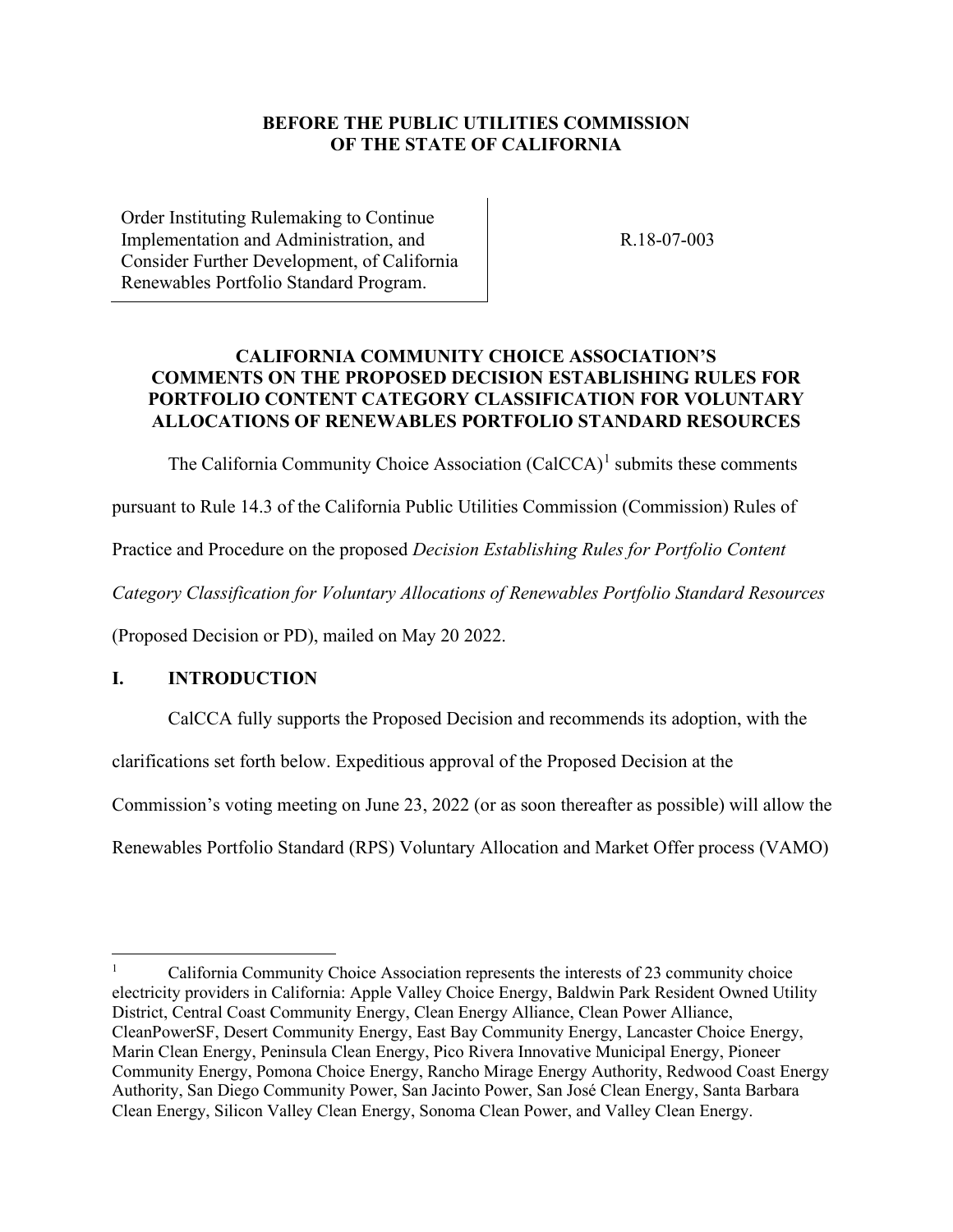to proceed according to the schedule set forth in the May 20, 2022 ALJ Ruling on the Renewable Portfolio Standard procedural schedule.<sup>[2](#page-5-1)</sup>

The Commission should adopt the Proposed Decision's findings that renewable energy credits (RECs) allocated from investor-owned utilities (IOUs) to load serving entities (LSEs) through the Voluntary Allocation (VA) process shall retain their Portfolio Content Category (PCC) status. In addition, the Commission should adopt the following clarifications as set forth below and in Appendix A:

- Clarify that LSEs need not request approval of VAs as stated in the ALJ Ruling; and
- Clarify the reporting requirements for LSEs electing not to participate in the VA.

## <span id="page-5-0"></span>**II. THE COMMISSION SHOULD ADOPT THE PROPOSED DECISION'S FINDING THAT RECS ALLOCATED THROUGH THE VOLUNTARY ALLOCATION SHALL RETAIN THEIR PCC STATUS**

The Proposed Decision correctly finds that a REC's PCC status shall be retained in the

VAs. [3](#page-5-2) Allowing resources allocated to LSEs to retain the RPS benefits upon allocation ensures that Power Charge Indifference Adjustment (PCIA)-eligible customers for whom the RECs were initially procured continue to receive the benefits intended in the Phase 2 PCIA Decision.<sup>[4](#page-5-3)</sup> In addition, CalCCA supports the Proposed Decision's finding that downstream transfers of the RPS attributes of a VA product should be considered a resale for the purpose of determining PCC classification pursuant to  $D.11$ -12-0[5](#page-5-4)2.<sup>5</sup> Finally, the Commission should revise the Conclusions of Law as set forth in Appendix A to correct the typo referring to D.11-12-052.

<span id="page-5-1"></span><sup>2</sup> *Administrative Law Judge's Ruling Modifying the Renewables Portfolio Standard Program's Procedural Schedule to Accommodate Filing of Voluntary Allocation and Market Offer Information Adopted in Decision 21-05-030,* R.18-07-003 (May 20, 2022) (ALJ Ruling).

<span id="page-5-3"></span><span id="page-5-2"></span><sup>3</sup> PD, Ordering Paragraph (OP) 2-3.

<sup>4</sup> D.21-05-030, *Phase 2 Decision on Power Charge Indifference Adjustment Cap and Portfolio Optimization,* R.17-06-026 (May 24, 2021) (Phase 2 Decision); *see also* PD at 22, OP 2.

<span id="page-5-4"></span><sup>5</sup> PD at 21, OP 9.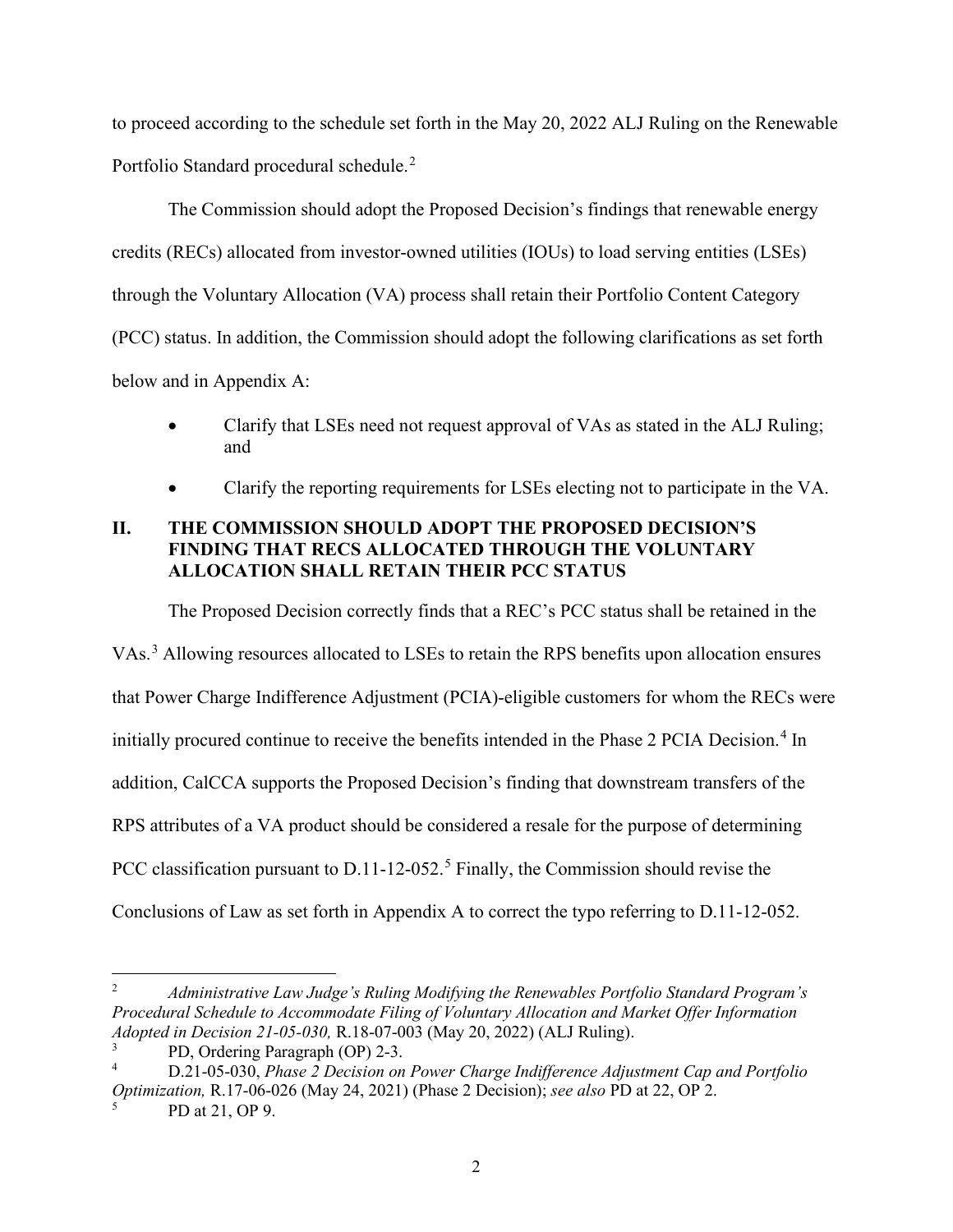## <span id="page-6-0"></span>**III. THE COMMISSION SHOULD CLARIFY THAT LSES ARE NOT REQUIRED TO SEEK APPROVAL FOR VOLUNTARY ALLOCATIONS**

While LSEs must seek approval of their RPS Plans, the Commission should clarify that LSEs are not required to seek Commission *approval* of their VA contracts. The Proposed Decision clarifies that IOUs are not required to seek upfront approval of executed (unmodified) pro forma VA contracts through the Advice Letter process.<sup>[6](#page-6-2)</sup> CalCCA supports the Proposed Decision's finding that only contracts deviating from the pro forma will be subject to further review through a Tier 1 Advice Letter.<sup>[7](#page-6-3)</sup> However, the ALJ Ruling requires LSEs to submit Motions to Update Draft 2022 RPS Plans on August 15, 2022 "including *request[] approval of voluntary allocations* and up-to-date [VA] information."[8](#page-6-4) The Commission should clarify that while LSEs should provide in their August 15, 2022 Motions to Update any information obtained regarding their VAs after the filing of the original draft RPS Plans on July 1, 2022, LSEs *need not request approval* of executed VA contracts.

## <span id="page-6-1"></span>**IV. THE COMMISSION SHOULD CLARIFY THE RPS REPORTING REQUIREMENTS FOR LSES NOT PARTICIPATING IN VAMO**

The Proposed Decision should clarify requirements for RPS reporting for LSEs that

choose *not* to participate in the VAMO. The PD states:

[f]or RPS compliance reporting for VAMO transactions, Energy Division staff will provide reporting guidance in next year's updated RPS compliance reporting template. Energy Division and LSEs should work together to refine reporting requirements for voluntary allocations, resales, market offers, and unsold volumes.<sup>[9](#page-6-5)</sup>

<span id="page-6-2"></span><sup>6</sup> *Id.* at 17.

<span id="page-6-3"></span><sup>7</sup> *Id.* at 22, OP 5.

<span id="page-6-4"></span><sup>8</sup> ALJ Ruling at 6 (Table, Item 22) (emphasis added).

<span id="page-6-5"></span><sup>9</sup> PD at 16.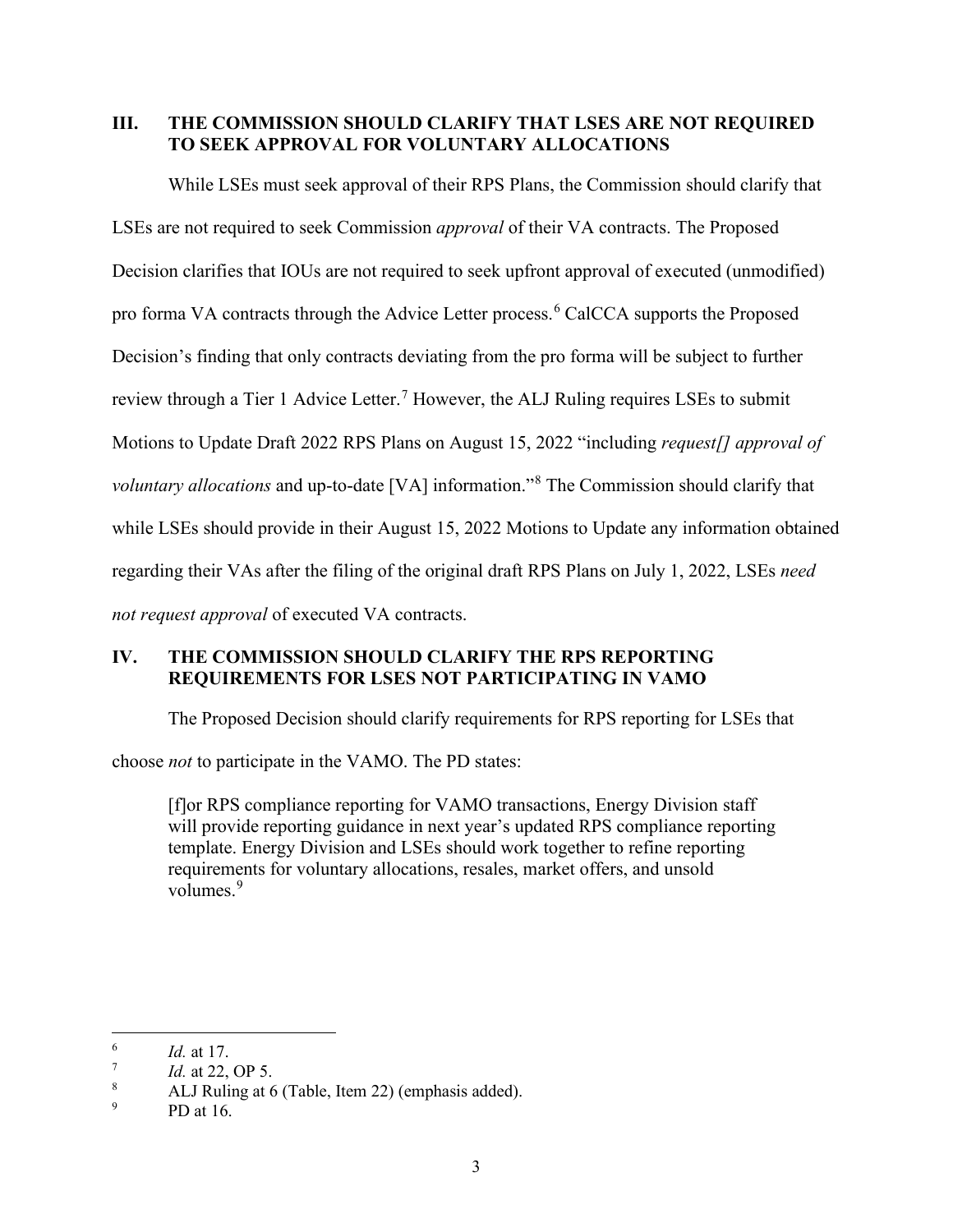In addition, Energy Division staff provided information regarding the necessary VAMO content of the 2022 RPS Plans at its May 31, 2022 Webinar.<sup>[10](#page-7-1)</sup> Energy Division requests that LSEs explain in their July 1, 2022 filing "why they plan<sup>[]</sup> to participate [in VAMO] or not."<sup>[11](#page-7-2)</sup>

CalCCA requests that the Commission clarify this requirement. LSEs electing *not* to participate in the VA or the MO should merely state in their RPS Plans that they chose not to participate. LSEs may provide an optional, general description of the basis for that decision.

#### <span id="page-7-0"></span>**V. CONCLUSION**

CalCCA appreciates the opportunity to submit these comments supporting the Proposed Decision, and requesting clarifications to the findings as provided in Attachment A.

Respectfully submitted,

Kuelyn Take

Evelyn Kahl, General Counsel and Director of Policy CALIFORNIA COMMUNITY CHOICE ASSOCIATION

June 9, 2022

<span id="page-7-1"></span>10 *Renewables Portfolio Standard (RPS) Webinar on 2022 RPS Procurement Plan Templates and Filing Requirements* (May 31, 2022),

https://files.cpuc.ca.gov/RPS\_PPAs/Procurement%20Plans/RPS%20Webinar%20on%202022%20RPS%  $\frac{20Procurement\%20Plans-20220531\%202203-1.mp4}{11}$ 

<span id="page-7-2"></span>*Id.*, Slide 9.